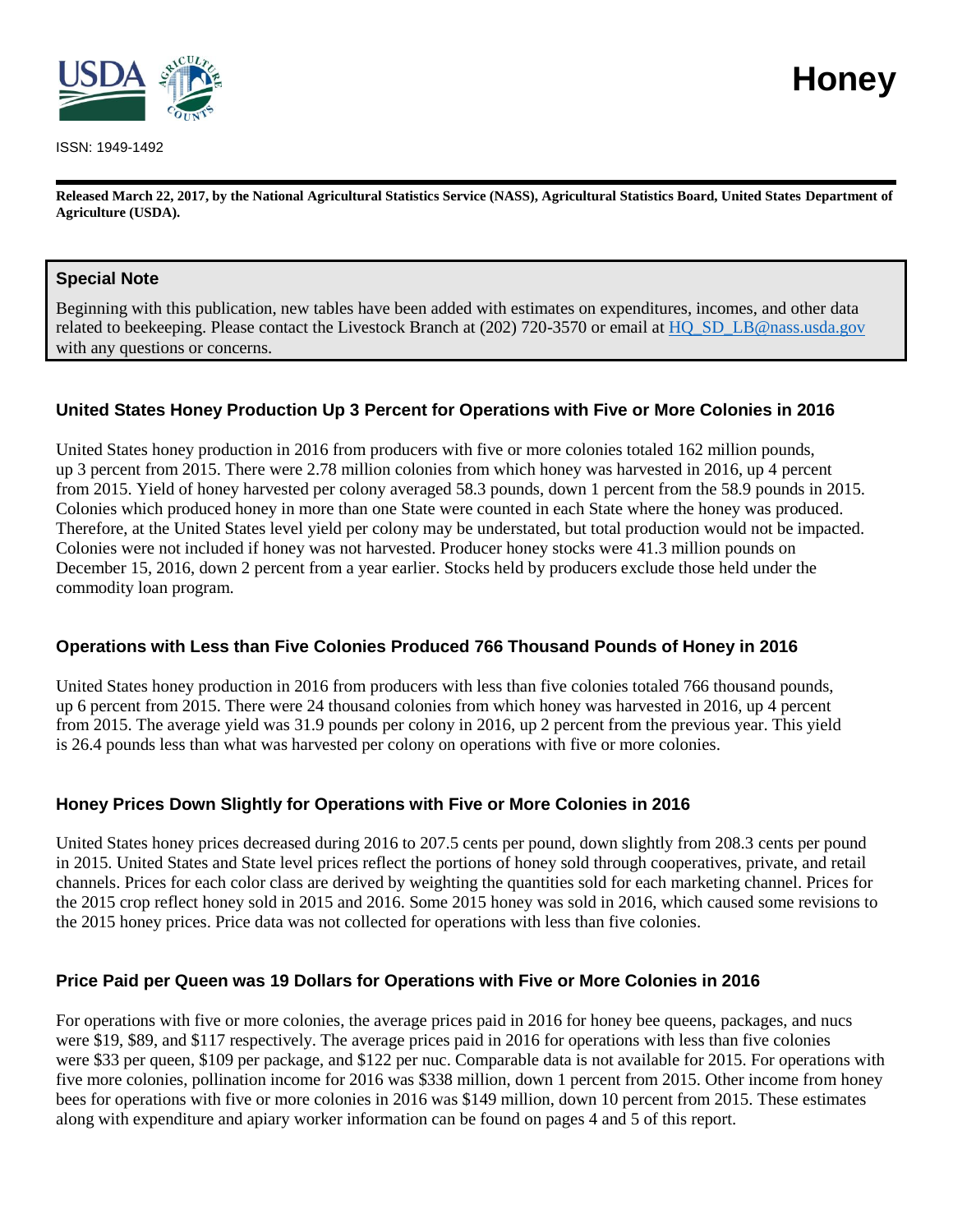### **Number of Colonies, Yield, Production, Stocks, Price, and Value – States and United States: 2015**

| [Operations with 5 or more colonies that also qualify as a farm. Colonies which produced honey in more than one State were counted in each State] |                       |          |                  |                          |           |                         |
|---------------------------------------------------------------------------------------------------------------------------------------------------|-----------------------|----------|------------------|--------------------------|-----------|-------------------------|
|                                                                                                                                                   | Honey                 | Yield    |                  | <b>Stocks</b>            | Average   | Value                   |
| <b>State</b>                                                                                                                                      | producing             | per      | Production       | December 15 <sup>2</sup> | price per | οf                      |
|                                                                                                                                                   | colonies <sup>1</sup> | colony   |                  |                          | pound $3$ | production <sup>4</sup> |
|                                                                                                                                                   | (1,000)               | (pounds) | $(1,000$ pounds) | $(1,000$ pounds)         | (cents)   | $(1,000$ dollars)       |
| Alabama                                                                                                                                           | 7                     | 47       | 329              | 13                       | 383       | 1,260                   |
| Arizona                                                                                                                                           | 26                    | 49       | 1,274            | 306                      | 203       | 2,586                   |
| Arkansas                                                                                                                                          | 24                    | 72       | 1,728            | 121                      | 206       | 3,560                   |
| California                                                                                                                                        | 275                   | 30       | 8,250            | 1,485                    | 203       | 16,748                  |
| Colorado                                                                                                                                          | 29                    | 51       | 1,479            | 399                      | 226       | 3,343                   |
| Florida                                                                                                                                           | 220                   | 54       | 11,880           | 832                      | 197       | 23,404                  |
|                                                                                                                                                   | 69                    | 40       | 2,760            | 221                      | 243       | 6,707                   |
| Hawaii                                                                                                                                            | 14                    | 102      | 1,428            | 71                       | 191       | 2,727                   |
|                                                                                                                                                   | 89                    | 32       | 2,848            | 1,082                    | 193       | 5,497                   |
|                                                                                                                                                   | 8                     | 51       | 408              | 155                      | 466       | 1,901                   |
|                                                                                                                                                   |                       |          |                  |                          |           |                         |
|                                                                                                                                                   | 6                     | 53       | 318              | 165                      | 323       | 1,027                   |
|                                                                                                                                                   | 36                    | 50       | 1,800            | 990                      | 220       | 3,960                   |
|                                                                                                                                                   | 8                     | 36       | 288              | 107                      | 350       | 1,008                   |
| Kentucky                                                                                                                                          | 5                     | 46       | 230              | 55                       | 404       | 929                     |
| Louisiana                                                                                                                                         | 44                    | 99       | 4,356            | 348                      | 195       | 8,494                   |
|                                                                                                                                                   | 10                    | 47       | 470              | 47                       | 543       | 2,552                   |
| Michigan                                                                                                                                          | 90                    | 58       | 5,220            | 1,984                    | 244       | 12,737                  |
| Minnesota                                                                                                                                         | 122                   | 68       | 8,296            | 2,157                    | 184       | 15,265                  |
| Mississippi                                                                                                                                       | 15                    | 83       | 1,245            | 87                       | 240       | 2,988                   |
| Missouri                                                                                                                                          | 10                    | 52       | 520              | 52                       | 355       | 1,846                   |
|                                                                                                                                                   | 146                   | 83       | 12,118           | 3,757                    | 194       | 23,509                  |
| Montana                                                                                                                                           |                       | 48       |                  | 1,450                    | 204       |                         |
| Nebraska                                                                                                                                          | 57                    |          | 2,736            |                          |           | 5,581                   |
| New Jersey                                                                                                                                        | 12                    | 27       | 324              | 207                      | 420       | 1,361                   |
| New York                                                                                                                                          | 58                    | 62       | 3,596            | 899                      | 294       | 10,572                  |
| North Carolina                                                                                                                                    | 12                    | 45       | 540              | 103                      | 451       | 2,435                   |
| North Dakota                                                                                                                                      | 490                   | 74       | 36,260           | 9,428                    | 180       | 65,268                  |
|                                                                                                                                                   | 17                    | 50       | 850              | 357                      | 360       | 3,060                   |
| Oregon                                                                                                                                            | 71                    | 38       | 2,698            | 809                      | 243       | 6,556                   |
| Pennsylvania                                                                                                                                      | 17                    | 53       | 901              | 225                      | 362       | 3,262                   |
| South Carolina                                                                                                                                    | 14                    | 67       | 938              | 38                       | 410       | 3,846                   |
| South Dakota                                                                                                                                      | 290                   | 66       | 19,140           | 9,379                    | 179       | 34,261                  |
| Tennessee                                                                                                                                         | 7                     | 59       | 413              | 78                       | 404       | 1,669                   |
|                                                                                                                                                   | 126                   | 66       | 8,316            | 1,164                    | 210       | 17,464                  |
|                                                                                                                                                   | 27                    | 42       | 1,134            | 147                      | 192       | 2,177                   |
| Vermont                                                                                                                                           | 5                     | 52       | 260              | 62                       | 423       | 1,100                   |
| Virginia                                                                                                                                          | 6                     | 38       | 228              | 50                       | 553       | 1,261                   |
| Washington                                                                                                                                        | 73                    | 44       | 3,212            | 1,221                    | 180       | 5,782                   |
| West Virginia                                                                                                                                     | 5                     | 35       | 175              | 32                       | 444       | 777                     |
| Wisconsin                                                                                                                                         | 52                    | 67       | 3,484            | 1,603                    | 243       | 8,466                   |
| Wyoming                                                                                                                                           | 38                    | 77       | 2,926            | 146                      | 190       | 5,559                   |
|                                                                                                                                                   |                       |          |                  |                          |           |                         |
| Other States <sup>56</sup>                                                                                                                        | 30                    | 39       | 1,168            | 371                      | 524       | 6,102                   |
| United States 67                                                                                                                                  | 2,660                 | 58.9     | 156,544          | 42,203                   | 208.3     | 326,081                 |

<sup>1</sup> Honey producing colonies are the maximum number of colonies from which honey was harvested during the year. It is possible to harvest honey from colonies which did not survive the entire year.

<sup>2</sup> Stocks held by producers.

<sup>3</sup> Average price per pound based on expanded sales.

<sup>4</sup> Value of production is equal to production multiplied by average price per pound.

<sup>5</sup> Alaska, Connecticut, Delaware, Maryland, Massachusetts, Nevada, New Hampshire, New Mexico, Oklahoma, and Rhode Island not published separately to avoid disclosing data for individual operations.

<sup>6</sup> Due to rounding, total colonies multiplied by total yield may not exactly equal production.

<sup>7</sup> United States value of production will not equal summation of States.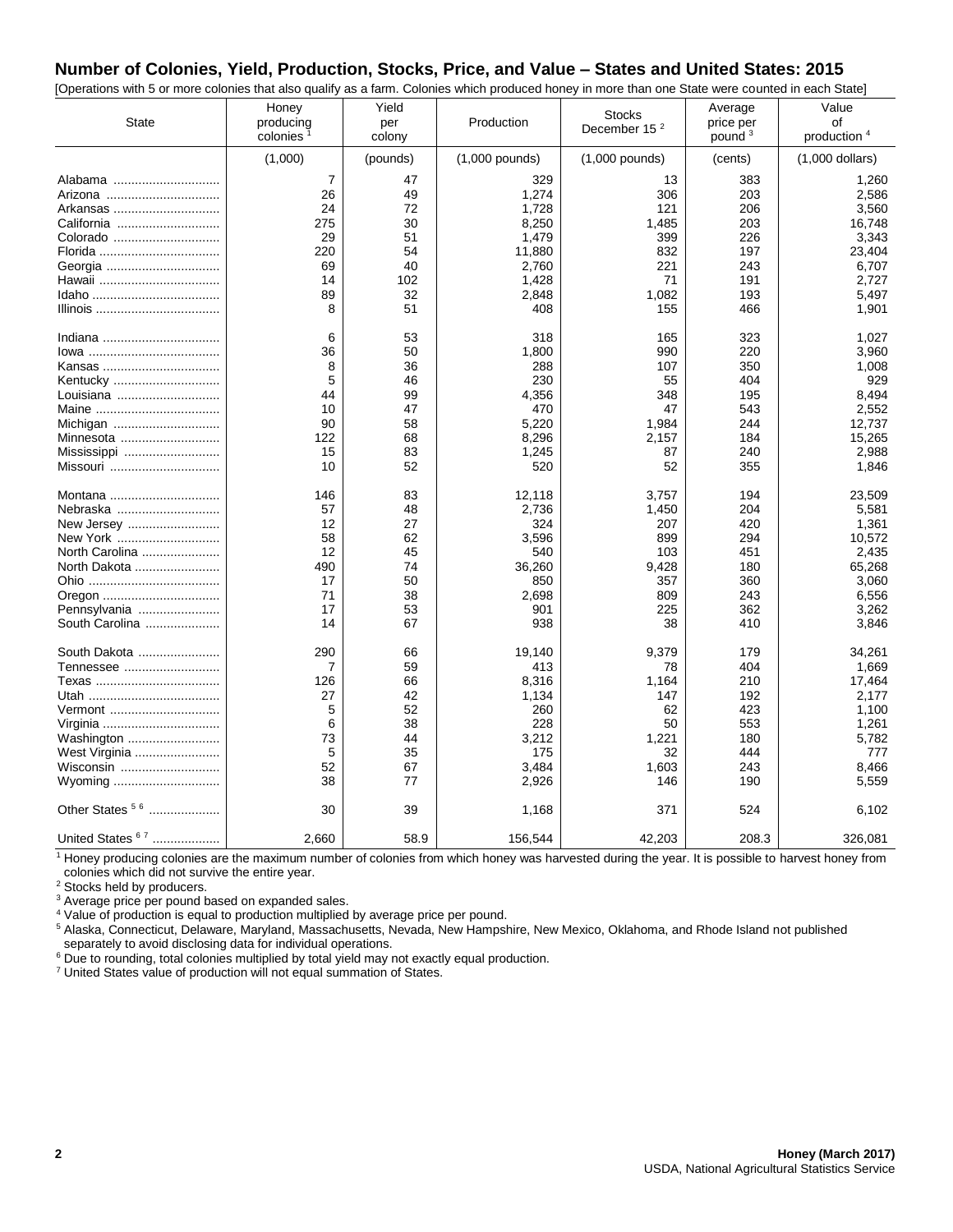#### **Number of Colonies, Yield, Production, Stocks, Price, and Value – States and United States: 2016** [Operations with 5 or more colonies that also qualify as a farm. Colonies which produced honey in more than one State were counted in each State]

| Operations with 5 or more colonies that also quality as a family Colonies which produced honey in more than one clate were counted in each clate)<br><b>State</b> | Honey<br>producing<br>colonies <sup>2</sup> | Yield<br>per<br>colony | Production       | <b>Stocks</b><br>December 15 <sup>2</sup> | Average<br>price per<br>pound <sup>3</sup> | Value<br>οf<br>production 4 |
|-------------------------------------------------------------------------------------------------------------------------------------------------------------------|---------------------------------------------|------------------------|------------------|-------------------------------------------|--------------------------------------------|-----------------------------|
|                                                                                                                                                                   | (1,000)                                     | (pounds)               | $(1,000$ pounds) | $(1,000$ pounds)                          | (cents)                                    | $(1,000$ dollars)           |
| Alabama                                                                                                                                                           | $\overline{7}$                              | 52                     | 364              | 33                                        | 337                                        | 1,227                       |
| Arizona                                                                                                                                                           | 27                                          | 46                     | 1,242            | 261                                       | 199                                        | 2,472                       |
| Arkansas                                                                                                                                                          | 24                                          | 69                     | 1,656            | 99                                        | 184                                        | 3,047                       |
| California                                                                                                                                                        | 310                                         | 36                     | 11,160           | 2,009                                     | 200                                        | 22,320                      |
| Colorado                                                                                                                                                          | 32                                          | 40                     | 1,280            | 282                                       | 217                                        | 2,778                       |
| Florida                                                                                                                                                           | 215                                         | 50                     | 10,750           | 538                                       | 244                                        | 26,230                      |
|                                                                                                                                                                   | 96                                          | 39                     | 3,744            | 899                                       | 269                                        | 10,071                      |
|                                                                                                                                                                   | 16                                          | 113                    | 1,808            | 127                                       | 231                                        | 4,176                       |
|                                                                                                                                                                   | 97                                          | 34                     | 3,298            | 1,253                                     | 172                                        | 5,673                       |
|                                                                                                                                                                   | 10                                          | 48                     | 480              | 77                                        | 539                                        | 2,587                       |
|                                                                                                                                                                   |                                             |                        |                  |                                           |                                            |                             |
|                                                                                                                                                                   | $\overline{7}$                              | 62                     | 434              | 208                                       | 336                                        | 1,458                       |
|                                                                                                                                                                   | 37                                          | 48                     | 1,776            | 746                                       | 207                                        | 3,676                       |
|                                                                                                                                                                   | 7                                           | 48                     | 336              | 54                                        | 297                                        | 998                         |
| Kentucky                                                                                                                                                          | 5                                           | 46                     | 230              | 48                                        | 402                                        | 925                         |
| Louisiana                                                                                                                                                         | 50                                          | 86                     | 4,300            | 301                                       | 193                                        | 8,299                       |
|                                                                                                                                                                   | 12                                          | 34                     | 408              | 65                                        | 321                                        | 1,310                       |
| Michigan                                                                                                                                                          | 89                                          | 60                     | 5,340            | 1,709                                     | 225                                        | 12.015                      |
| Minnesota                                                                                                                                                         | 124                                         | 59                     | 7,316            | 1,390                                     | 164                                        | 11,998                      |
| Mississippi                                                                                                                                                       | 19                                          | 85                     | 1,615            | 113                                       | 174                                        | 2,810                       |
| Missouri                                                                                                                                                          | 8                                           | 62                     | 496              | 30                                        | 218                                        | 1,081                       |
| Montana                                                                                                                                                           | 159                                         | 77                     | 12,243           | 3,183                                     | 175                                        | 21,425                      |
| Nebraska                                                                                                                                                          | 48                                          | 46                     | 2,208            | 640                                       | 188                                        | 4,151                       |
| New Jersey                                                                                                                                                        | 12                                          | 27                     | 324              | 198                                       | 669                                        | 2,168                       |
| New York                                                                                                                                                          | 64                                          | 57                     | 3,648            | 1,167                                     | 320                                        | 11,674                      |
| North Carolina                                                                                                                                                    | 12                                          | 37                     | 444              | 89                                        | 461                                        | 2,047                       |
| North Dakota                                                                                                                                                      | 485                                         | 78                     | 37,830           | 6,809                                     | 173                                        | 65,446                      |
|                                                                                                                                                                   | 15                                          | 79                     | 1,185            | 664                                       | 384                                        | 4,550                       |
| Oregon                                                                                                                                                            | 74                                          | 35                     | 2,590            | 622                                       | 206                                        | 5,335                       |
| Pennsylvania                                                                                                                                                      | 19                                          | 50                     | 950              | 266                                       | 315                                        | 2,993                       |
| South Carolina                                                                                                                                                    | 16                                          | 45                     | 720              | 36                                        | 450                                        | 3,240                       |
| South Dakota                                                                                                                                                      | 280                                         | 71                     | 19,880           | 12,127                                    | 174                                        | 34,591                      |
| Tennessee                                                                                                                                                         | 6                                           | 55                     | 330              | 69                                        | 478                                        | 1,577                       |
|                                                                                                                                                                   | 133                                         | 70                     | 9,310            | 2,607                                     | 196                                        | 18,248                      |
|                                                                                                                                                                   | 31                                          | 32                     | 992              | 169                                       | 191                                        | 1,895                       |
| Vermont                                                                                                                                                           | 6                                           | 52                     | 312              | 69                                        | 282                                        | 880                         |
| Virginia                                                                                                                                                          | 5                                           | 38                     | 190              | 30                                        | 582                                        | 1,106                       |
| Washington                                                                                                                                                        | 84                                          | 35                     | 2,940            | 412                                       | 188                                        | 5,527                       |
| West Virginia                                                                                                                                                     | 5                                           | 32                     | 160              | 43                                        | 373                                        | 597                         |
| Wisconsin                                                                                                                                                         | 54                                          | 62                     | 3,348            | 1,205                                     | 244                                        | 8,169                       |
| Wyoming                                                                                                                                                           | 40                                          | 68                     | 2,720            | 190                                       | 176                                        | 4,787                       |
| Other States <sup>56</sup>                                                                                                                                        | 35                                          | 44                     | 1,525            | 416                                       | 426                                        | 6,497                       |
| United States 67                                                                                                                                                  | 2,775                                       | 58.3                   | 161,882          | 41,253                                    | 207.5                                      | 335,905                     |

 $1$  Honey producing colonies are the maximum number of colonies from which honey was harvested during the year. It is possible to harvest honey from colonies which did not survive the entire year.

<sup>2</sup> Stocks held by producers.

<sup>3</sup> Average price per pound based on expanded sales.

<sup>4</sup> Value of production is equal to production multiplied by average price per pound.

<sup>5</sup> Alaska, Connecticut, Delaware, Maryland, Massachusetts, Nevada, New Hampshire, New Mexico, Oklahoma, and Rhode Island not published separately to avoid disclosing data for individual operations.

<sup>6</sup> Due to rounding, total colonies multiplied by total yield may not exactly equal production.

<sup>7</sup> United States value of production will not equal summation of States.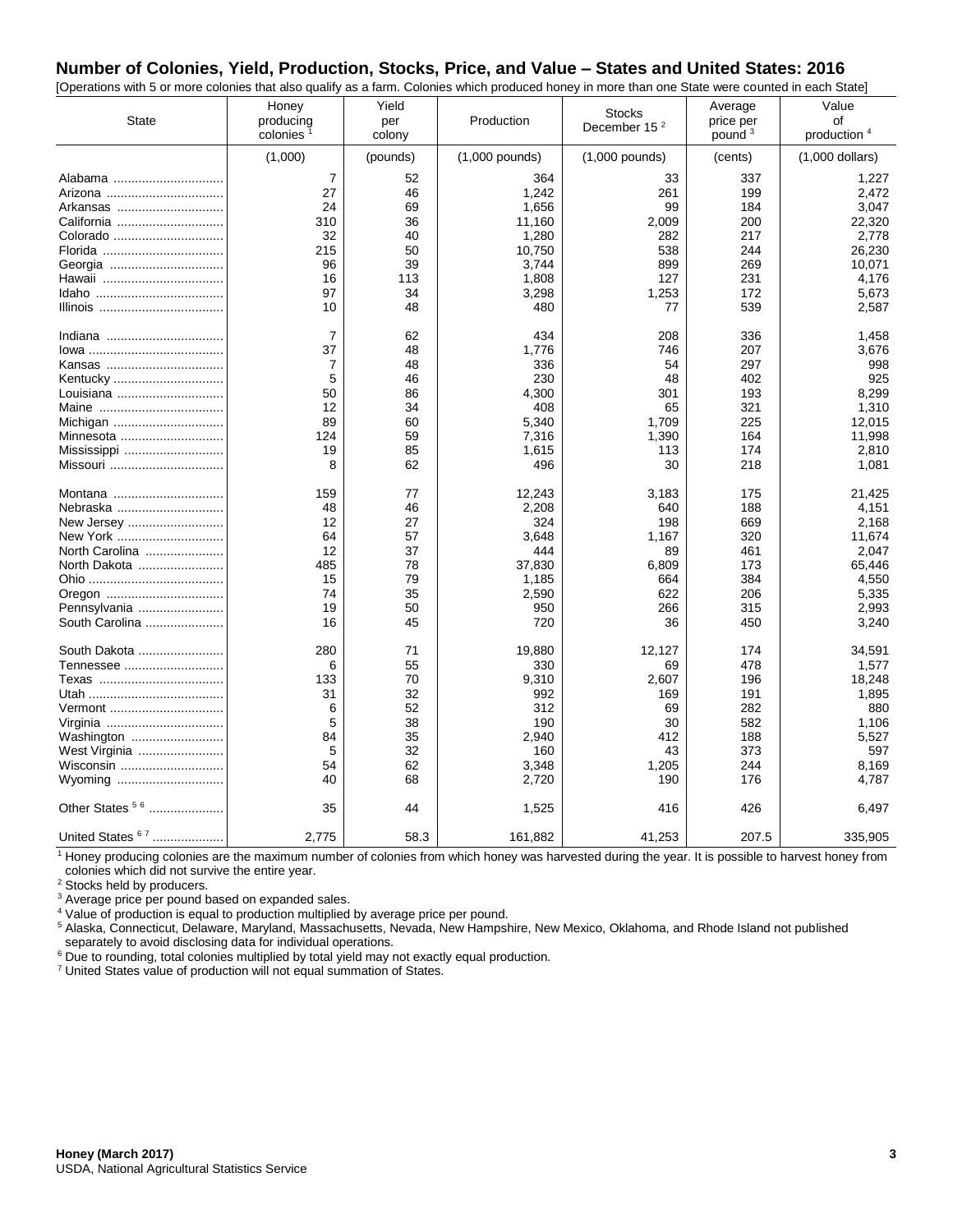### **Number of Colonies, Yield, and Production – United States: 2015 and 2016**

[Operations with less than 5 colonies that also qualify as a farm]

| State                          | Honey<br>producing<br>colonies <sup>1</sup> |         | Yield<br>per<br>colony |          | Production       |                  |
|--------------------------------|---------------------------------------------|---------|------------------------|----------|------------------|------------------|
|                                | 2015                                        | 2016    | 2015                   | 2016     | 2015             | 2016             |
|                                | (1,000)                                     | (1,000) | (pounds)               | (pounds) | $(1,000$ pounds) | $(1,000$ pounds) |
| United States <sup>2</sup><br> | 23                                          | 24      | 31.3                   | 31.9     | 720              | 766              |

<sup>1</sup> Honey producing colonies are the maximum number of colonies from which honey was harvested during the year. It is possible to harvest honey from colonies which did not survive the entire year.

<sup>2</sup> Due to rounding, total colonies multiplied by total yield may not exactly equal production.

### **Honey Price by Color Class – United States: 2015 and 2016**

[Operations with 5 or more colonies that also qualify as a farm]

|                                | Price                |                      |                      |                      |                      |                      |  |  |
|--------------------------------|----------------------|----------------------|----------------------|----------------------|----------------------|----------------------|--|--|
| Color class                    | Co-op and private    |                      | Retail               |                      | All                  |                      |  |  |
|                                | 2015                 | 2016                 | 2015                 | 2016                 | 2015                 | 2016                 |  |  |
|                                | (cents per<br>pound) | (cents per<br>pound) | (cents per<br>pound) | (cents per<br>pound) | (cents per<br>pound) | (cents per<br>pound) |  |  |
|                                | 188.6                | 185.1                | 305.4                | 490.8                | 190.6                | 192.9                |  |  |
|                                | 202.5                | 187.7                | 411.8                | 377.5                | 213.2                | 195.1                |  |  |
| Light amber, amber, dark amber | 200.4                | 189.4                | 412.1                | 436.4                | 234.7                | 224.8                |  |  |
|                                | 284.9                | 244.0                | 656.6                | 792.8                | 351.5                | 385.6                |  |  |
|                                | 195.0                | 188.1                | 409.9                | 462.0                | 208.3                | 207.5                |  |  |

#### **Queen, Package, and Nuc Prices Paid – United States: 2016**

[Operations that qualify as a farm. Represents prices paid by operations, regardless of whether honey produced. For more estimates on the total number of colonies, see the *Honey Bee Colonies* report]

| United States          | Queen         | Package       | <b>Nuc</b>    |
|------------------------|---------------|---------------|---------------|
|                        | (dollars per) | (dollars per) | (dollars per) |
| <b>Operations with</b> | 19<br>33      | 89<br>109     | 122           |

#### **Pollination and Other Income – United States: 2015 and 2016**

[Operations that qualify as a farm. Represents incomes from the total number of colonies, regardless of whether honey was harvested. For more estimates on the total number of colonies, see the *Honey Bee Colonies* report]

| <b>United States</b>                           |                   | Pollination income | Other income      |                   |
|------------------------------------------------|-------------------|--------------------|-------------------|-------------------|
|                                                | 2015              | 2016               | 2015              | 2016              |
|                                                | $(1,000$ dollars) | (1,000 dollars)    | $(1,000$ dollars) | $(1,000$ dollars) |
| <b>Operations with</b><br>Less than 5 colonies | 340,275<br>70     | 337,834<br>180     | 165,732<br>103    | 148,523<br>62     |

<sup>1</sup> Includes sales of queens, queen cells, beeswax, propolis, etc.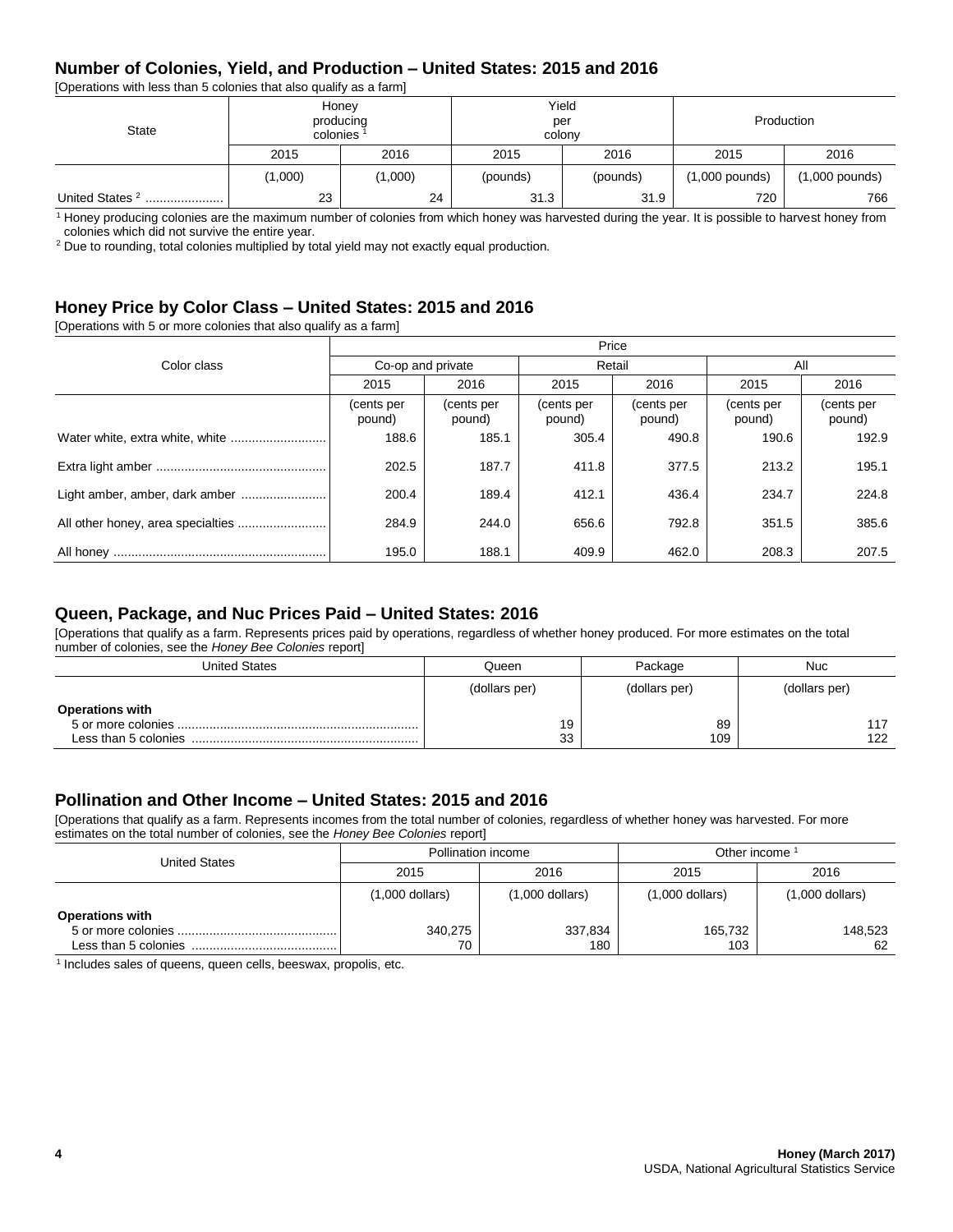### **Expenditures for Honey Bee Operations – United States: 2015 and 2016**

[Operations that qualify as a farm. Represents expenditures on the total number of colonies, regardless of whether honey was harvested. For more estimates on the total number of colonies, see the *Honey Bee Colonies* report]

| Expenditures | 5 or more colonies                           |                                             | Less than 5 colonies            |                                |  |
|--------------|----------------------------------------------|---------------------------------------------|---------------------------------|--------------------------------|--|
|              | 2016<br>2015                                 |                                             | 2015                            | 2016                           |  |
|              | $(1,000$ dollars)                            | $(1,000$ dollars)                           | $(1,000$ dollars)               | $(1,000$ dollars)              |  |
|              | 16.128<br>6,371<br>50,283<br>9,461<br>11.156 | 16,042<br>6,647<br>50,307<br>7,294<br>9,014 | 264<br>100<br>559<br>400<br>719 | 262<br>82<br>482<br>320<br>706 |  |

<sup>1</sup> Includes Nosema, tracheal mites, foulbrood, paralysis, Kashmir, cloudy wing, etc.

<sup>2</sup> Includes syrup, sugar water, honey, pollen patties, and other feeds.

### **Apiary Workers – United States: 2015 and 2016**

[Operations that qualify as a farm. Represents number of paid and unpaid workers that worked with colonies, regardless of whether honey was harvested. For more estimates on the total number of colonies, see the *Honey Bee Colonies* report]

| <b>United States</b> | Apiary workers |           |  |  |
|----------------------|----------------|-----------|--|--|
|                      | 2015           | 2016      |  |  |
|                      | (workers)      | (workers) |  |  |
|                      | 23,000         | 24,000    |  |  |
|                      | 19,000         | 19,000    |  |  |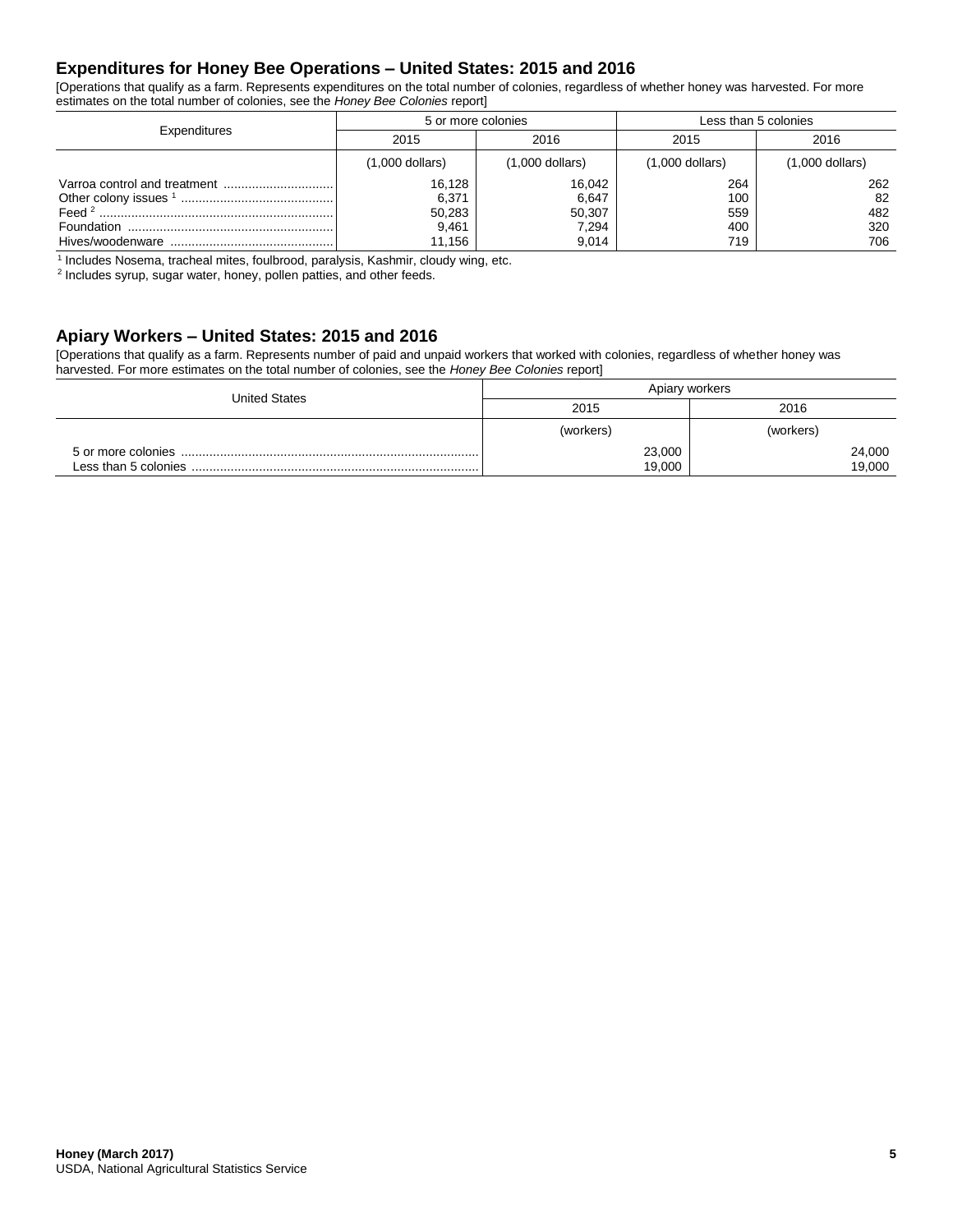## **Statistical Methodology**

**Survey Procedures:** Data for honey producing operations are collected from a stratified sample of all known operations that also meet USDA's definition of a farm. To qualify as a farm, an operation must be any place from which \$1,000 or more of agricultural products were produced and sold, or normally would have been sold, during the year. NASS Regional Field Offices maintain a list of all known operations and use known sources of operations to update their lists. All sampled operations are mailed a questionnaire and given adequate time to respond by mail or electronic data reporting (EDR). Those that do not respond by mail or EDR are telephoned or possibly enumerated in person. Prices are collected by color class and marketing channel from operations with five or more colonies.

**Estimation Procedures:** Sound statistical methodology is employed to derive the estimates from reported data. All data are analyzed for unusual values. Data from each operation are compared to their own past operating profile and to trends from similar operations. Data for missing operations were estimated based on similar operations or historical data. State offices prepare these estimates by using a combination of survey indications and historic trends. Prices for each color class are derived by weighting the quantities sold for each marketing channel. Individual State estimates are reviewed by the Agricultural Statistics Board for reasonableness.

**Revision Policy:** The previous year's estimates are subject to revision when current year's estimates are made. Revisions are the result of late reports or corrected data. Price revisions can be the result of additional sales reported the following year. Estimates will also be reviewed after data from the 5-year Census of Agriculture are available. No revisions will be made after that date.

**Reliability:** Since all operations are not included in the sample, survey estimates are subject to sampling variability. Survey results are also subject to non-sampling errors such as omissions, duplication, and mistakes in reporting, recording, and processing the data. While these errors cannot be measured directly, they are minimized through strict quality controls in the data collection process and a careful review of all reported data for consistency and reasonableness.

To assist in evaluating the reliability of the estimates in this report, the "Root Mean Square Error" is shown for selected items in the following table. The "Root Mean Square Error" is a statistical measure based on past performance and is computed using the differences between first and final estimates. The "Root Mean Square Error" for honey producing colonies over the past 10 years is 1.3 percent. This means that chances are 2 out of 3 that the final estimate will not be above or below the current estimate of 2.78 million colonies by more than 1.3 percent. Chances are 9 out of 10 that the difference will not exceed 2.4 percent.

# **Reliability of Honey Estimates**

[Based on data for the past 10 years]

|                          |                           | 90 percent | Difference between first and latest estimate |                     |         |          |          |  |  |  |  |                     |
|--------------------------|---------------------------|------------|----------------------------------------------|---------------------|---------|----------|----------|--|--|--|--|---------------------|
| Item                     | Root mean<br>square error | confidence |                                              |                     | Largest | Years    |          |  |  |  |  |                     |
|                          |                           | level      |                                              | Smallest<br>Average |         |          |          |  |  |  |  | <b>Below latest</b> |
|                          | (percent)                 | (percent)  | (1,000)                                      | (1,000)             | (1,000) | (number) | (number) |  |  |  |  |                     |
| Honey producing colonies | 1.3                       | 2.4        | 17                                           |                     | 85      | 5        |          |  |  |  |  |                     |
| Honey production         | 1.3                       | 2.4        | .080                                         |                     | 4.796   | 4        |          |  |  |  |  |                     |

- Represents zero.